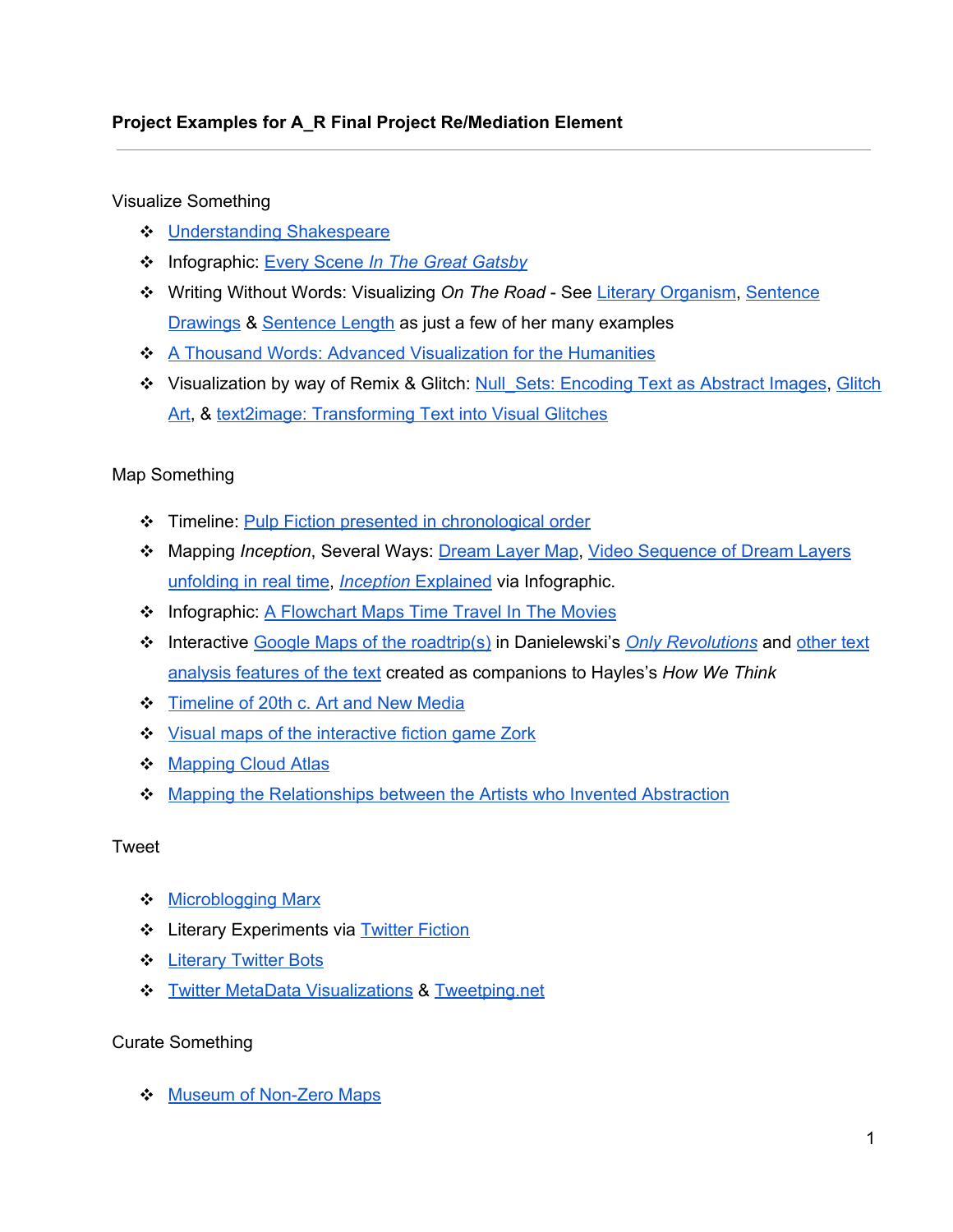- ❖ Re/Presentation in the [Anthropo\(s\)cene](http://www.google.com/url?q=http%3A%2F%2Fanthropocenebiosphereart.tumblr.com%2F&sa=D&sntz=1&usg=AFQjCNHNXtvyDboT49uiKNOkrmYsfnRyfw) Gallery
- ❖ MLA elit exhibit, 2013 [Avenues](http://www.google.com/url?q=http%3A%2F%2Fdtc-wsuv.org%2Felit%2Fmla2013%2F&sa=D&sntz=1&usg=AFQjCNFGZHvM7tjkCjyDsucjujZfJA2MBg) of Access

## Analyze Something

- ❖ Text Analysis + Social Media + Social Science[:](http://www.google.com/url?q=http%3A%2F%2Fwww.plosone.org%2Farticle%2Finfo%3Adoi%2F10.1371%2Fjournal.pone.0026752&sa=D&sntz=1&usg=AFQjCNEW_FPV40KAlbI1lpKlYrx8e-0CYA) *Temporal Patterns of [Happiness](http://www.google.com/url?q=http%3A%2F%2Fwww.plosone.org%2Farticle%2Finfo%3Adoi%2F10.1371%2Fjournal.pone.0026752&sa=D&sntz=1&usg=AFQjCNEW_FPV40KAlbI1lpKlYrx8e-0CYA) and Information in a Global Social Network: [Hedonometrics](http://www.google.com/url?q=http%3A%2F%2Fwww.plosone.org%2Farticle%2Finfo%3Adoi%2F10.1371%2Fjournal.pone.0026752&sa=D&sntz=1&usg=AFQjCNEW_FPV40KAlbI1lpKlYrx8e-0CYA) and Twitter*
- ❖ Text analysis reveals source of pseudonymous authorship[:](http://www.google.com/url?q=http%3A%2F%2Fwww.pbs.org%2Fwgbh%2Fnova%2Fnext%2Ftech%2Fhow-forensic-linguistics-revealed-j-k-rowlings-secret%2F&sa=D&sntz=1&usg=AFQjCNG_178wghFVFlkPIJrhQUQdcJiHJg) *How Forensic [Linguistics](http://www.google.com/url?q=http%3A%2F%2Fwww.pbs.org%2Fwgbh%2Fnova%2Fnext%2Ftech%2Fhow-forensic-linguistics-revealed-j-k-rowlings-secret%2F&sa=D&sntz=1&usg=AFQjCNG_178wghFVFlkPIJrhQUQdcJiHJg) Revealed J. K. [Rowling's](http://www.google.com/url?q=http%3A%2F%2Fwww.pbs.org%2Fwgbh%2Fnova%2Fnext%2Ftech%2Fhow-forensic-linguistics-revealed-j-k-rowlings-secret%2F&sa=D&sntz=1&usg=AFQjCNG_178wghFVFlkPIJrhQUQdcJiHJg) Secret*
- ❖ Text analysis explores historical social & psychological trends[:](http://www.google.com/url?q=http%3A%2F%2Fwww.plosone.org%2Farticle%2Finfo%3Adoi%2F10.1371%2Fjournal.pone.0059030%23abstract0&sa=D&sntz=1&usg=AFQjCNGe78-zO_t45vViu2jG51RlZcRNDw) *The [Expression](http://www.google.com/url?q=http%3A%2F%2Fwww.plosone.org%2Farticle%2Finfo%3Adoi%2F10.1371%2Fjournal.pone.0059030%23abstract0&sa=D&sntz=1&usg=AFQjCNGe78-zO_t45vViu2jG51RlZcRNDw) of Emotions in 20th [Century](http://www.google.com/url?q=http%3A%2F%2Fwww.plosone.org%2Farticle%2Finfo%3Adoi%2F10.1371%2Fjournal.pone.0059030%23abstract0&sa=D&sntz=1&usg=AFQjCNGe78-zO_t45vViu2jG51RlZcRNDw) Books*

## Code, or Make Something

- ❖ [Fragmented](http://www.google.com/url?q=http%3A%2F%2Finfosthetics.com%2Farchives%2F2013%2F08%2Ffragmented_memory_weaving_a_computer_core_dump_as_a_tapestry.html&sa=D&sntz=1&usg=AFQjCNHkbow9DcoQ9670VEjYShxmRB0l5Q) Memory: Weaving a Computer Core Dump as a Tapestry
- ❖ [Electrolibrary](http://www.google.com/url?q=http%3A%2F%2Fvimeo.com%2F47656204&sa=D&sntz=1&usg=AFQjCNFRv8bVtOIGS3r4RBlLD8pJxDtoMA)
- ❖ Cellist Turns 130 Years of Climate [Change](http://www.google.com/url?q=http%3A%2F%2Fwww.openculture.com%2F2013%2F07%2Fa_song_of_our_warming_planet.html&sa=D&sntz=1&usg=AFQjCNF5LpcGTBB8VJNZxXAZls5Ixg7Jgg) Data into Music

## Innovate, Interdisciplinarily

- ❖ STEAM [Examples](http://www.google.com/url?q=http%3A%2F%2Fdukesteamchallenge.org%2Fexamples-2%2F&sa=D&sntz=1&usg=AFQjCNGBoV9tqHZCdwsk2Rrs0LVU9CYxsw)
- ❖ Digital Humanities Award-winners 2012 & the list of [nominations](http://www.google.com/url?q=http%3A%2F%2Fdhawards.org%2Fdhawards2012%2Fnominations%2F&sa=D&sntz=1&usg=AFQjCNFcnlvLBsfXYsvop97xMcBz19qN0Q) for the 2012 DH award
- ❖ Defining Digital [Humanities](http://www.google.com/url?q=http%3A%2F%2Fguides.library.duke.edu%2Fdigital_humanities&sa=D&sntz=1&usg=AFQjCNFHhnpPtaLryGI_X8ycnnzeoao6QA) Digital Humanities LibGuides at Duke University
- ❖ Duke STEAM Toolkit & [Resources](http://www.google.com/url?q=http%3A%2F%2Fdukesteamchallenge.org%2Fresources%2F&sa=D&sntz=1&usg=AFQjCNE30MYdkC-v31Dbf_OL2-AN-pXuzA)

# Lead the Class Project

Someone's project could be to become the website designer and manager. Your tasks would include the following:

- ❖ Design & maintain the website per the collaborative specs and preferences of the class.
	- $\geq$  Create new pages as needed and design the front end interface of the site (per class preference).
	- $\geq$  Organize a meeting (online or in-class) to decide upon the design elements and the page outline. Cohesion in page design will make your online #dh journal much more polished.
	- $\geq$  Maintain the backend of the interface, managing comments, trolls, and metadata.
	- $\geq$  Manage the media elements and links making sure all are ready if you spot any problems, contact the author of that page and ask him/her to rectify the issue.